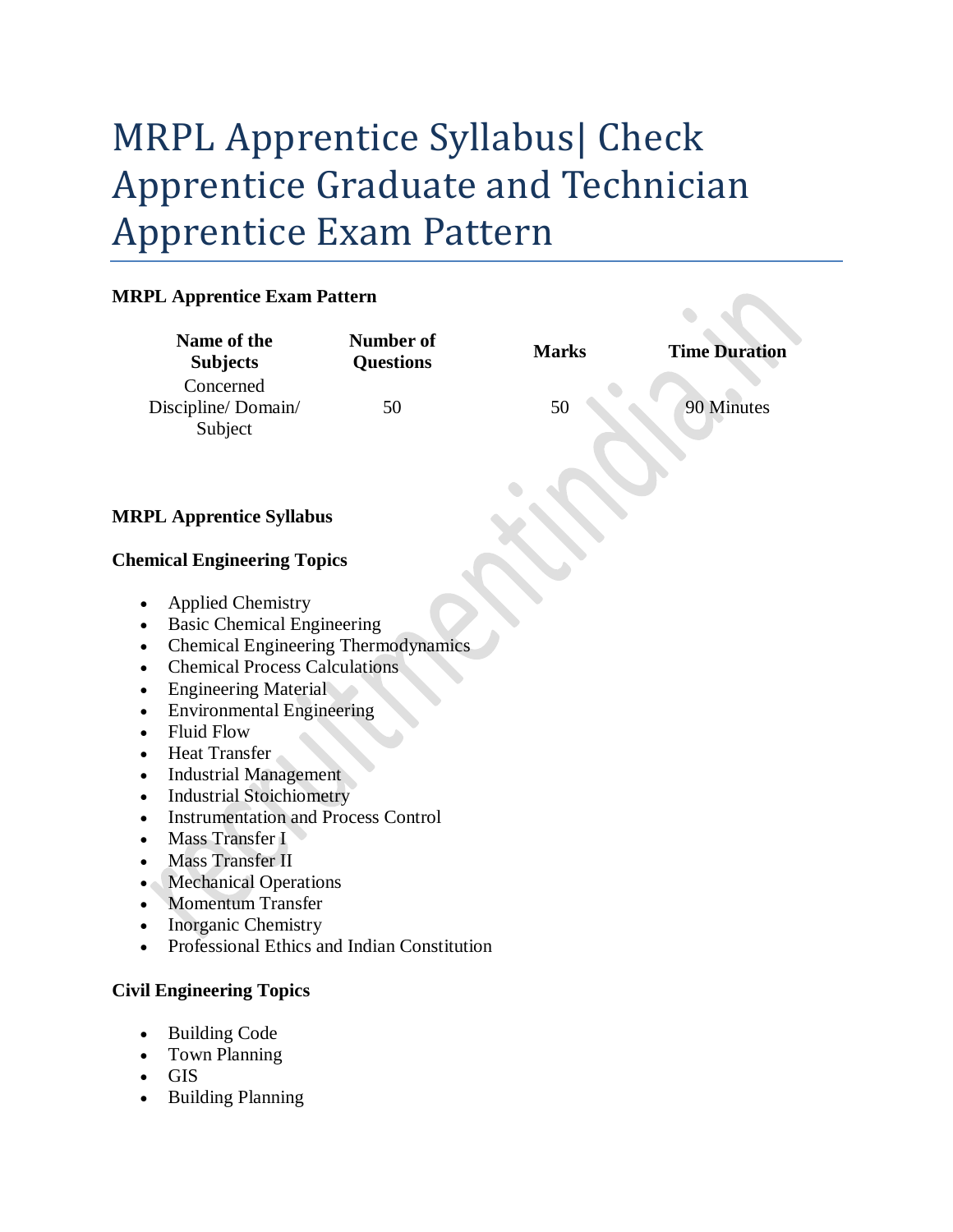- Valuation
- Professional practice
- Transportation Engineer  $1 \& 2 \text{ (Road)}$
- Quantity Estimation
- Structural Analysis
- Soil Mechanics
- Hydraulic Structure

#### **Electrical & Electronic Engineering**

- Measurement of Electrical Power
- Present Power Sector scenario in India and others Electrical
- Power Engineering
- Analysis of Dist Transformers, Meters & Testing
- Non-conventional Energy sources like Wind, Solar, Biomass
- Engineering topics
- Switchgear & protection (MC/LV) & LT Switchgear design and testing
- Distribution HT/LT Line parameters
- Performance of line fault analysis
- Distribution Network Installation & load studies
- Functions of capacitors & reactors
- Low Voltage constraint & resolving

### **Electronics & Communication Engineering**

- Electronic Devices and Circuits
- Electrical Circuits and Instrumentation
- Industrial Electronics
- Digital Electronics
- Linear Integrated Circuits
- Microcontroller
- Computer Hardware and Network
- Networks and Systems
- Physics: Circuits
- Computing devices
- Analog & Digital
- Signal processing
- Communications
- Semiconductor Devices & Optical Systems
- Computers: Microprocessors
- VLSI and Embedded systems

#### **Instrumentation Engineering**

- Analog Electronics
- Engineering Mathematics